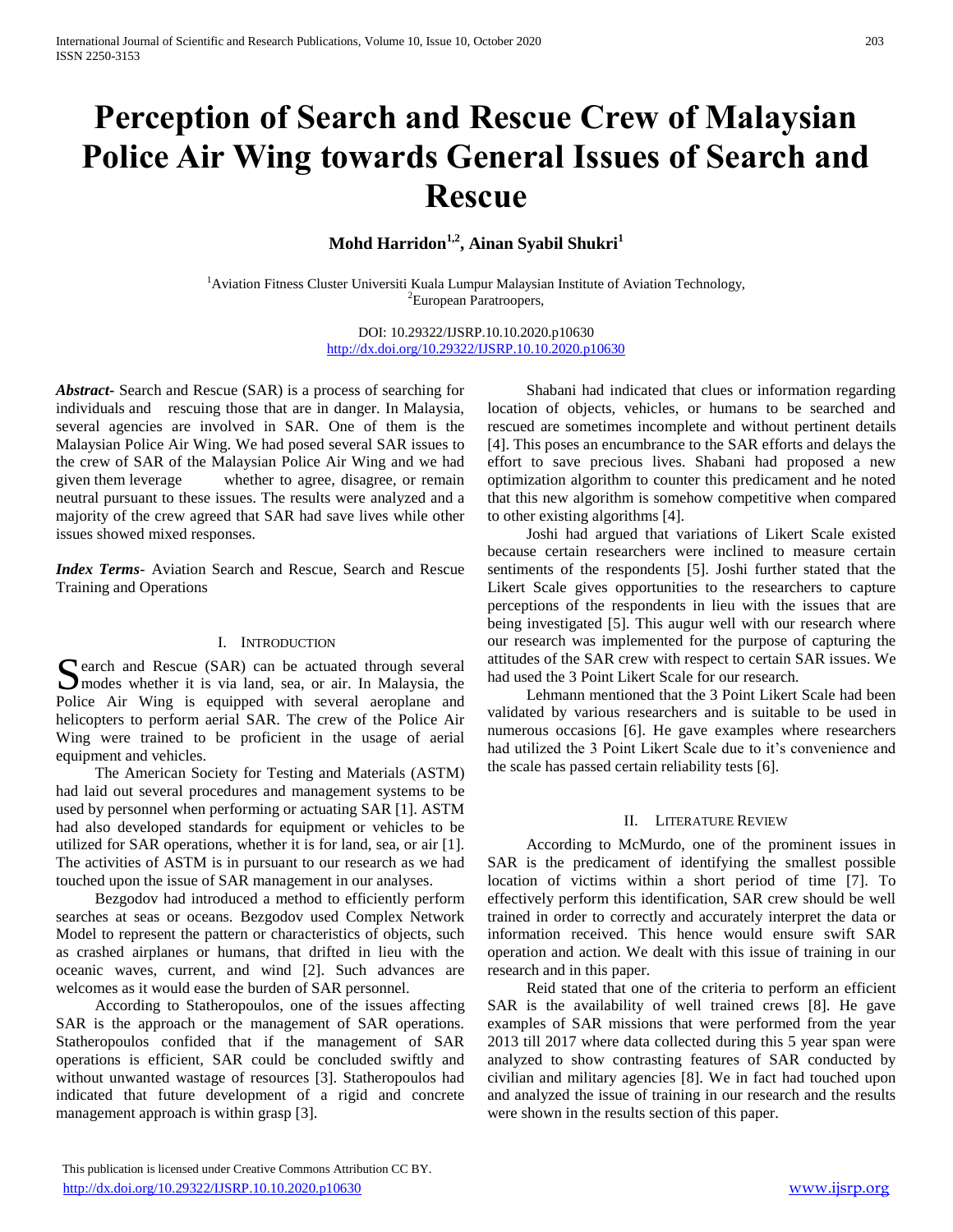One of the issues in SAR is the optimization of rest for the SAR crew where this is part of SAR human resource management. Jenkins pointed out that during SAR operations, most crew were deprived of sleep and this had decreased the performance of the crew [9]. Jenkins had studied the sleeping pattern of a set of crew and suggested that the resting period of the crew be optimized or the crew's schedule be properly utilized as this would enhance the productivity and performance of the crew [9].

 Another aspect which is vital for SAR crew is the demanding fitness level that is required of each crew member. SAR crew would usually undergo professional fitness training to increase or retain their fitness. We had this issue parlayed to the respondents of our research and this is inline with the study conducted by Silk where he commented that physical fitness is utterly important for individuals involved in SAR [10]. He further analyzed tasks performed by SAR crew and deducted that most of the tasks requires high amount of muscle strength. This thus further cemented the correctness of our approach in conveying to the respondents the issue of professional training.

 One issue which is grave in SAR is the risk factor. Several risks are inherent during an SAR operation. We were particularly interested in the experiences of each individual in the SAR team where we had posed the issue of experiences to our respondents. Inexperience individual would endanger an SAR operation and thus increasing it's risk. Our concern was also shared by Cokorilo where she had raised the issue of risk in her paper. She indicated that there ought to be a statistical assessment upon the SAR operations in order to gain a comprehensive risk evaluation [11]. Cokorilo had developed a method to predict the inherent

risk of SAR operations and our research was somehow guided by it.

 Likert Scale had shown prominent in the academic world where numerous researchers had used the scale for various and numerous studies and researches. Ferrari had utilized the scale to study procrastination among college students [12]. He had developed several statements and questions and had integrated the Likert Scale to those statements and questions where the students had chosen the appropriate answers from the scale [12]. We had followed suit and our approach was similar.

 Albaum had also utilized college students in his research but his study was upon the Likert Scale itself. Albaum had analyzed the appropriate usage of the scale and he deducted that the usage was appropriate for most situations and the scale was able to represent the perception of the intended subjects in an optimum manner [13].

 Jauch had measured the professional commitment of academicians by using the Likert Scale and the usage of the scale had allowed him to comprehend the correlation between performance and commitment [14]. This showed that the Likert Scale is robust and the variety of usage of the scale is noticeable where the scale is acceptable among social scientists and researchers.

#### III. METHODOLOGY

The methodology of our research is shown in Figure 1.



**Figure 1. The Methodology to Obtain the Perception of the Crew**

 The general issues pertaining to SAR were arbitrary identified where the decision was based upon heuristics. We had listed 5 issues that were posed to the respondents. Those 5 issues were Saving Lives, Professional Training of Crew, Priority of SAR Training, Management of SAR Operations, Personnel with Experiences, and Reduction of Fatality. Some of these issues were somehow related to human physical fitness and risk where we had earlier outlined the correlation in the Literature Review section.

 Each of these issues were associated with a 3 Point Likert Scale where the respondents were given choices for their answers. Those choices were Yes, No, and Not Sure. We had calculated the required minimum number of respondents by using the Sample Size Equation. We had inserted these values

 This publication is licensed under Creative Commons Attribution CC BY. <http://dx.doi.org/10.29322/IJSRP.10.10.2020.p10630> [www.ijsrp.org](http://ijsrp.org/)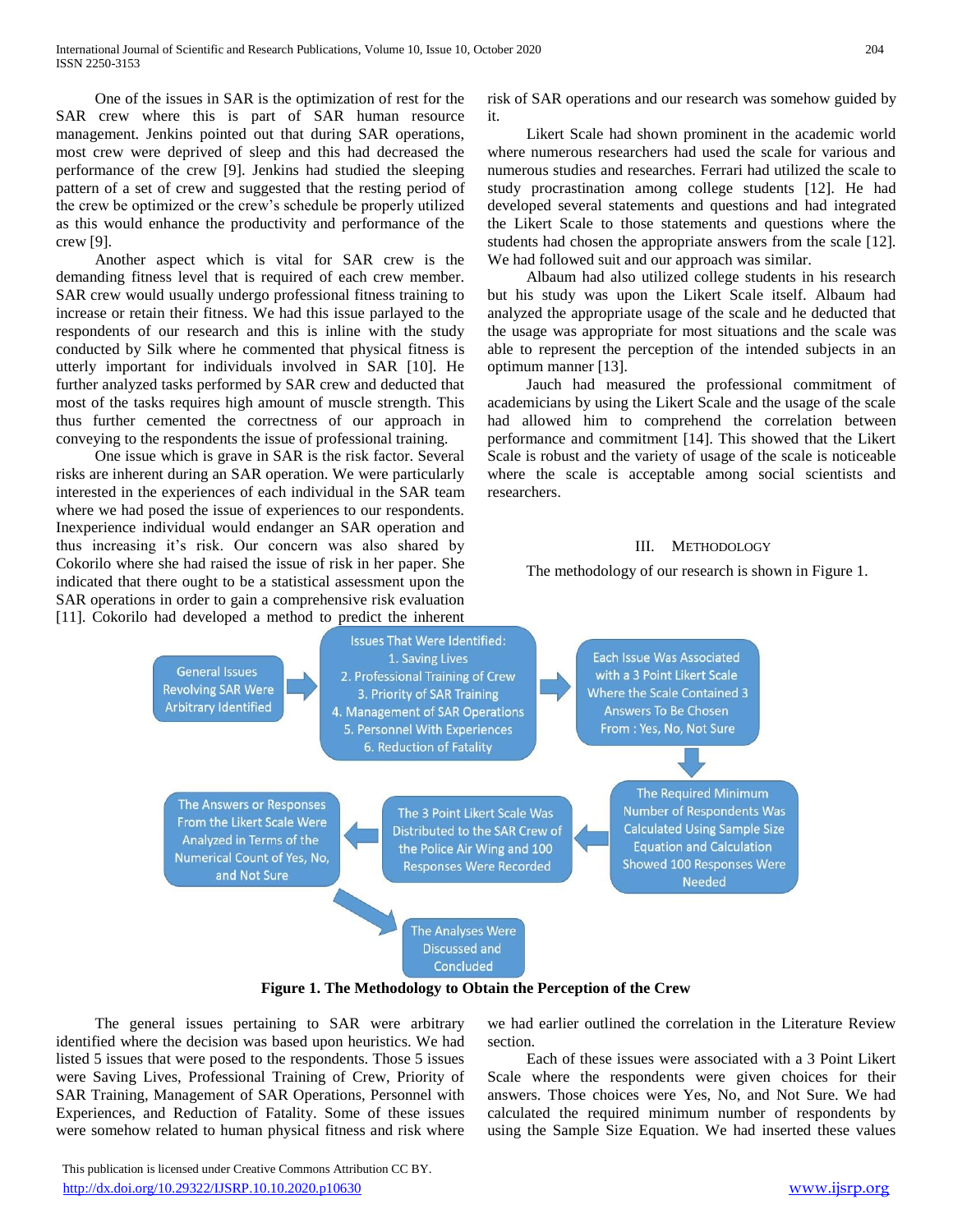into the equation : Population Size  $= 253$ , Confidence Level  $=$ 80% , and Margin of Error = 5% . The population size is the total number of individuals from the Malaysian Police Air Wing that were involved in SAR.

 The calculation showed that we need a minimum of 100 respondents. The issues along with the Likert Scale were then distributed to the crew of SAR and we had obtained 100 responses which thus met our minimum requirement. The responses were then analyzed where the number of Yes, No, and Not Sure was quantified, counted and represented in graphical forms. These were then discussed and conclusions were made.

### IV. RESULTS

**Figures 2, 3, 4, 5, 6, and 7 show the results in graphical form.**



**Figure 2. Saving Lives**

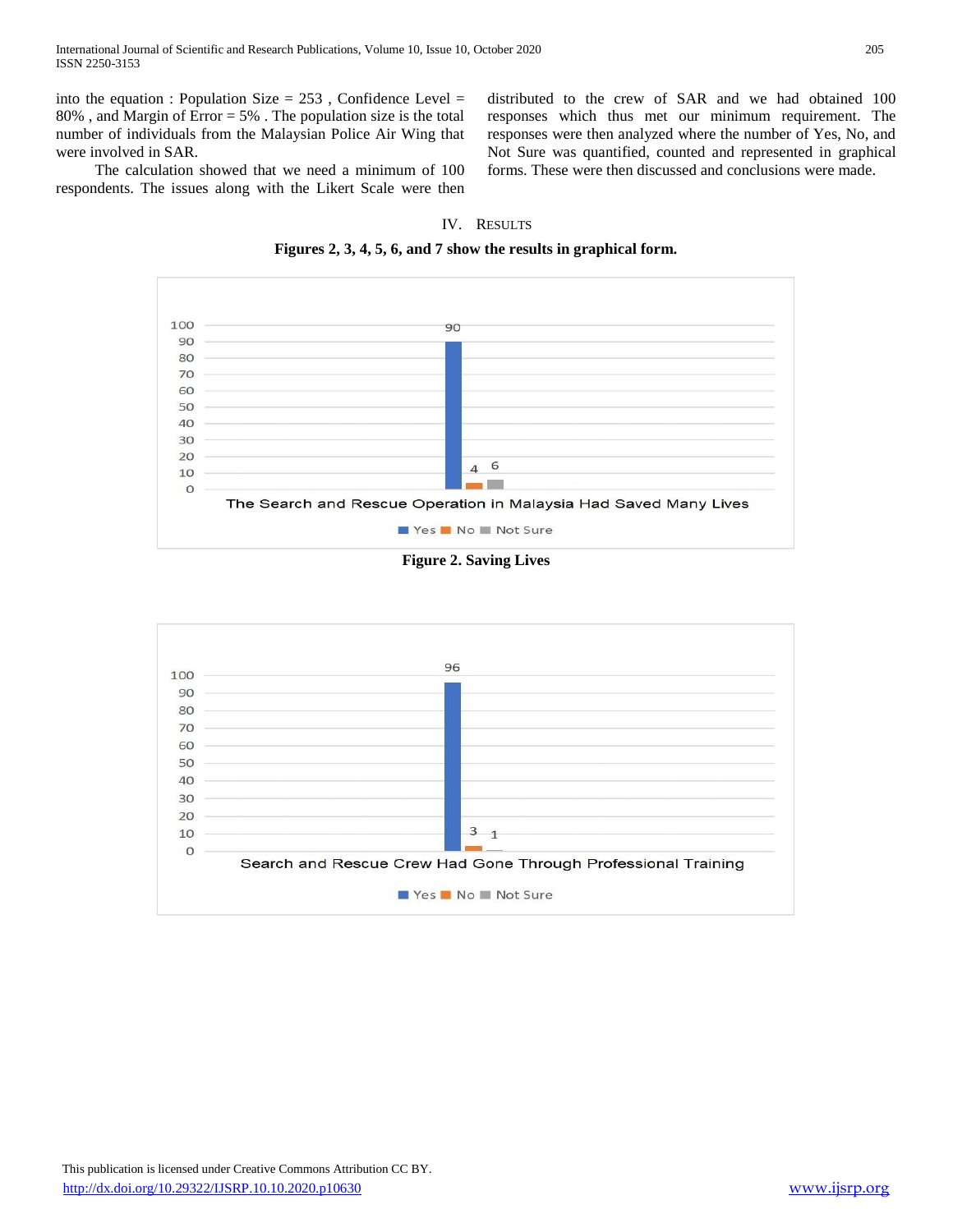**Figure 3. Professional Training**



**Figure 4. Priority of SAR Training**



**Figure 5. Management of SAR Operations**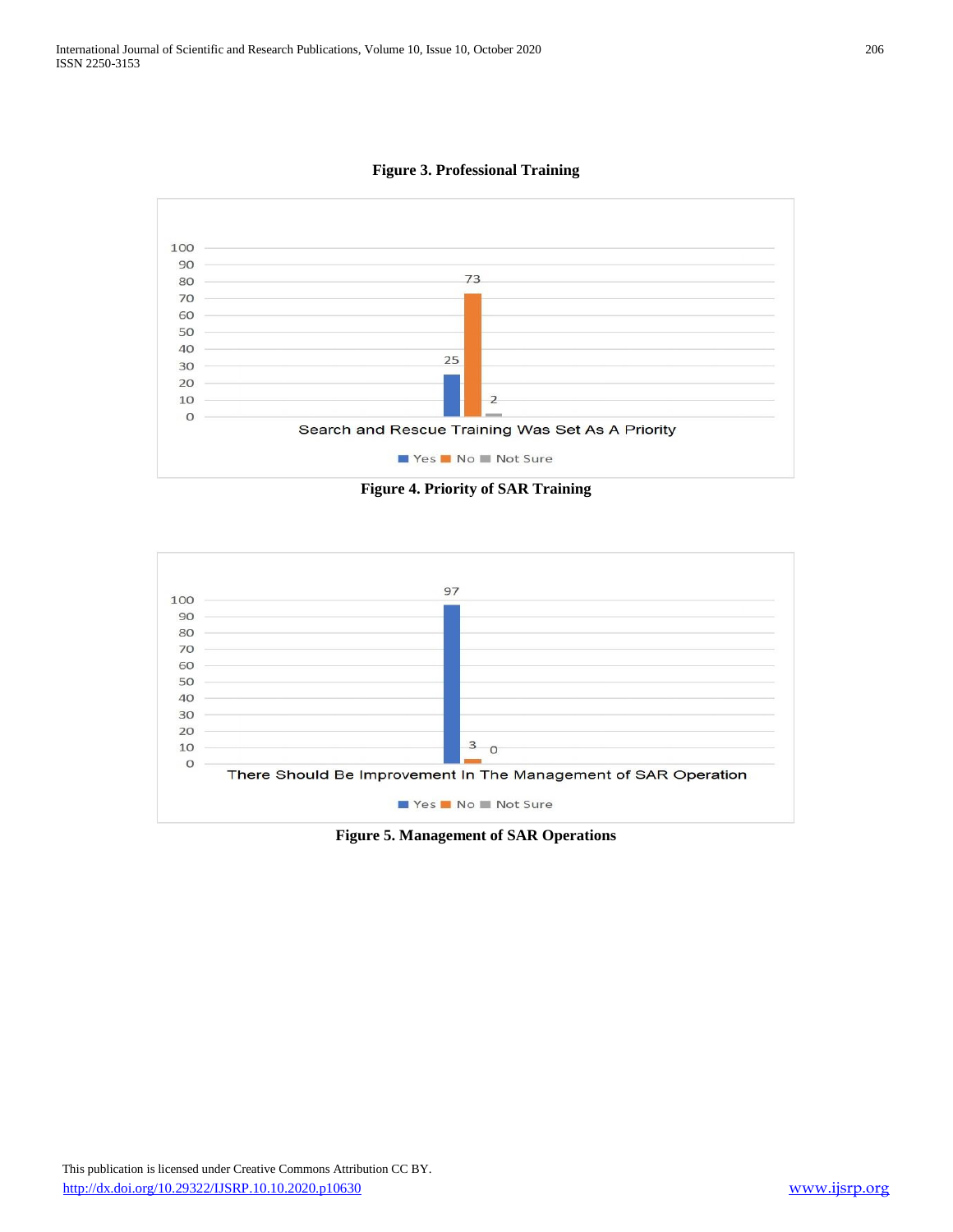

**Figure 6. Personnel with Experiences**



**Figure 7. Reduction of Fatality**

## V. DISCUSSION

 From Figure 2, it can be seen that 90 individuals from the SAR crew had agreed that the SAR operations in Malaysia had saved numerous lives. This number represents 90% of the total respondents. We were clearly delighted that a majority of the crew felt that they had contributed to the life saving process and perhaps their perceptions were based upon operational experiences where various lives were indeed saved.

 Figure 3 showed the issue concerning professional training. Professional training here encompassed training in several fields such as physical fitness, methodology of SAR, management of SAR, maintenance of equipment, resources planning, and more. Only 3% of the respondents perceived the crew had not gone through adequate professional training while 96% perceived otherwise. We can take note that almost all of the respondents had undergone, in someway, sufficient amount of training pursuant to SAR.

 This publication is licensed under Creative Commons Attribution CC BY. <http://dx.doi.org/10.29322/IJSRP.10.10.2020.p10630> [www.ijsrp.org](http://ijsrp.org/)

 Based upon Figure 4, it seems that 73% of the respondents felt that the SAR training was not set as a priority by certain quarters. This is quite alarming and perhaps most of the training were focused upon certain non SAR entities. This issue requires more investigation in order to unearth the real picture of the situation. There is a possibility that the allocation of training was actuated in stages and there were groups of individuals that had not gone through several training as the waiting list was extensive.

 Figure 5 indicated that 97% of the respondents agreed to the notion of improving the management of SAR operations. Not all operations went smoothly as indicated by the literature in the Literature Review Section. In fact, we had pointed out in the Literature Review Section that this was a global predicament, not only constricted in Malaysia. The perceptions of our respondents showed that they were willing to improve themselves and learn from their previous operations. This is a good trait and should be applauded.